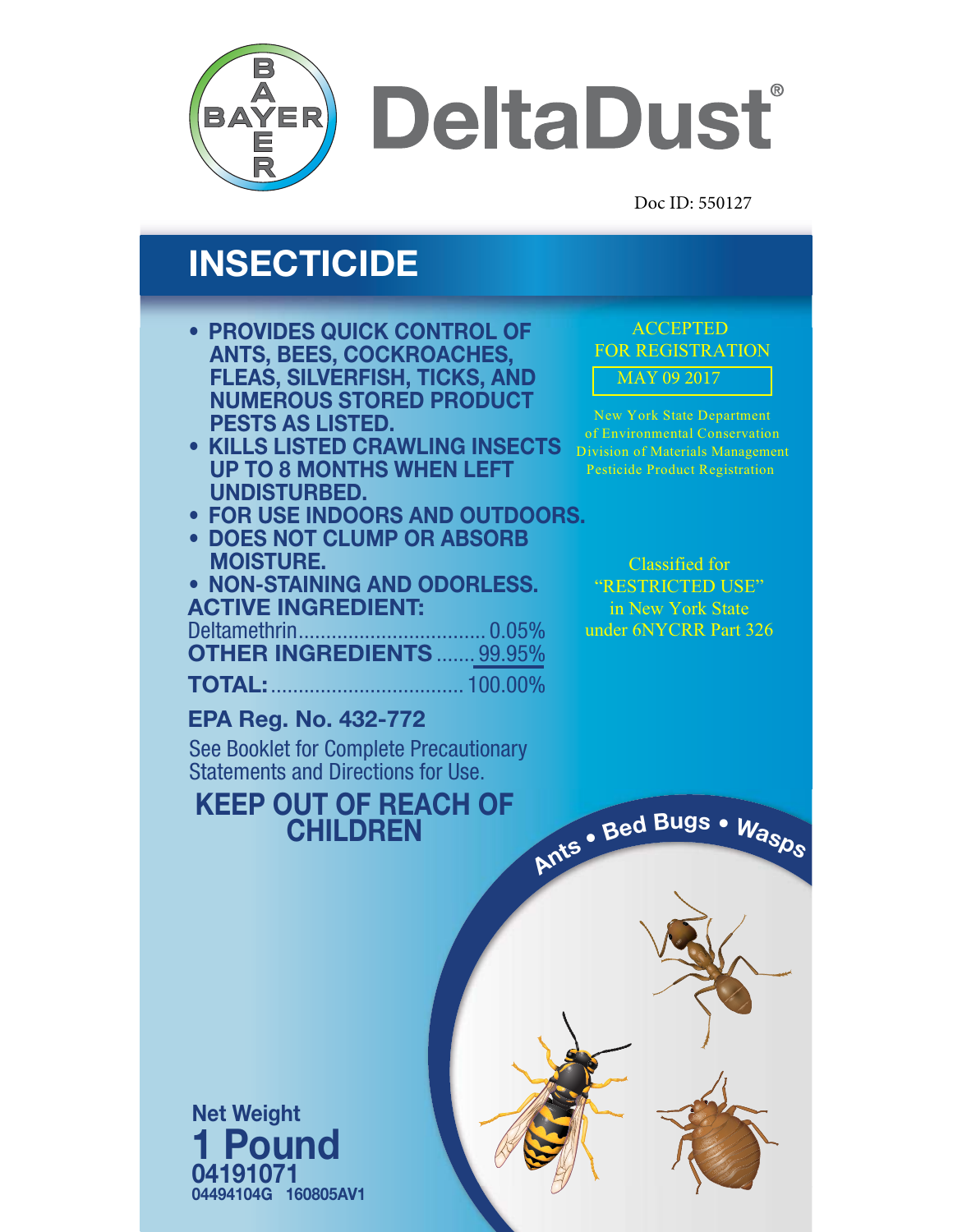**PARA EL USUARIO: Si usted no lee inglés, no use este producto hasta que le hayan explicado completamente las instrucciones en la etiqueta. (TO THE USER: If you cannot read English, do not use this product until the label has been fully explained to you.)**

**For MEDICAL and TRANSPORTATION Emergencies ONLY Call 24 Hours A Day 1-800-334-7577 For PRODUCT USE Information Call 1-800-331-2867**

## **PRECAUTIONARY STATEMENTS ENVIRONMENTAL HAZARDS**

This product is extremely toxic to fish and aquatic invertebrates. Use with care when applying in areas adjacent to any body of water. To protect the environment, do not allow pesticide to enter or run off into storm drains, drainage ditches, gutters, or surface waters. Applying this product in calm weather when rain is not predicted for the next 24 hours will help to ensure that wind or rain does not blow or wash pesticide off the treatment area.

This pesticide is highly toxic to bees exposed to direct treatment on blooming crops or weeds. Do not apply this product or allow it to drift to blooming crops or weeds while bees are foraging the treatment area.

## **DIRECTIONS FOR USE**

#### **It is a violation of Federal Law to use this product in a manner inconsistent with its labeling. IMPORTANT: Read the entire Directions for Use, Precautions and Disclaimer of Warranties before using this product.**

Containers larger than one pound may not be used or stored in food handling establishments.

Not for use on plants being grown for sale or other commercial use, or for commercial seed production, or for research purposes. For use on plants intended for aesthetic purposes or climatic modification and being grown in interior plantscapes, ornamental gardens, parks, or on golf courses, or lawns and grounds.

DeltaDust ® Insecticide is a ready-to-use insecticide dust which exhibits effective knockdown and residual control against the pests listed when used according to label directions.

### **APPLICATION RESTRICTIONS**

Do not water the treated area to the point of run-off. Do not make applications during rain.

Do not apply directly to sewers or drains, or to any area like a gutter where drainage to sewers, storm drains, water bodies, or aquatic habitat can occur, except as directed by this label.

Do not apply into closed air handling systems, voids or ducts in- cluding Heating, Ventilation, Air Conditioning (HVAC) appliances and systems that circulate, filter, or condition air that is directed into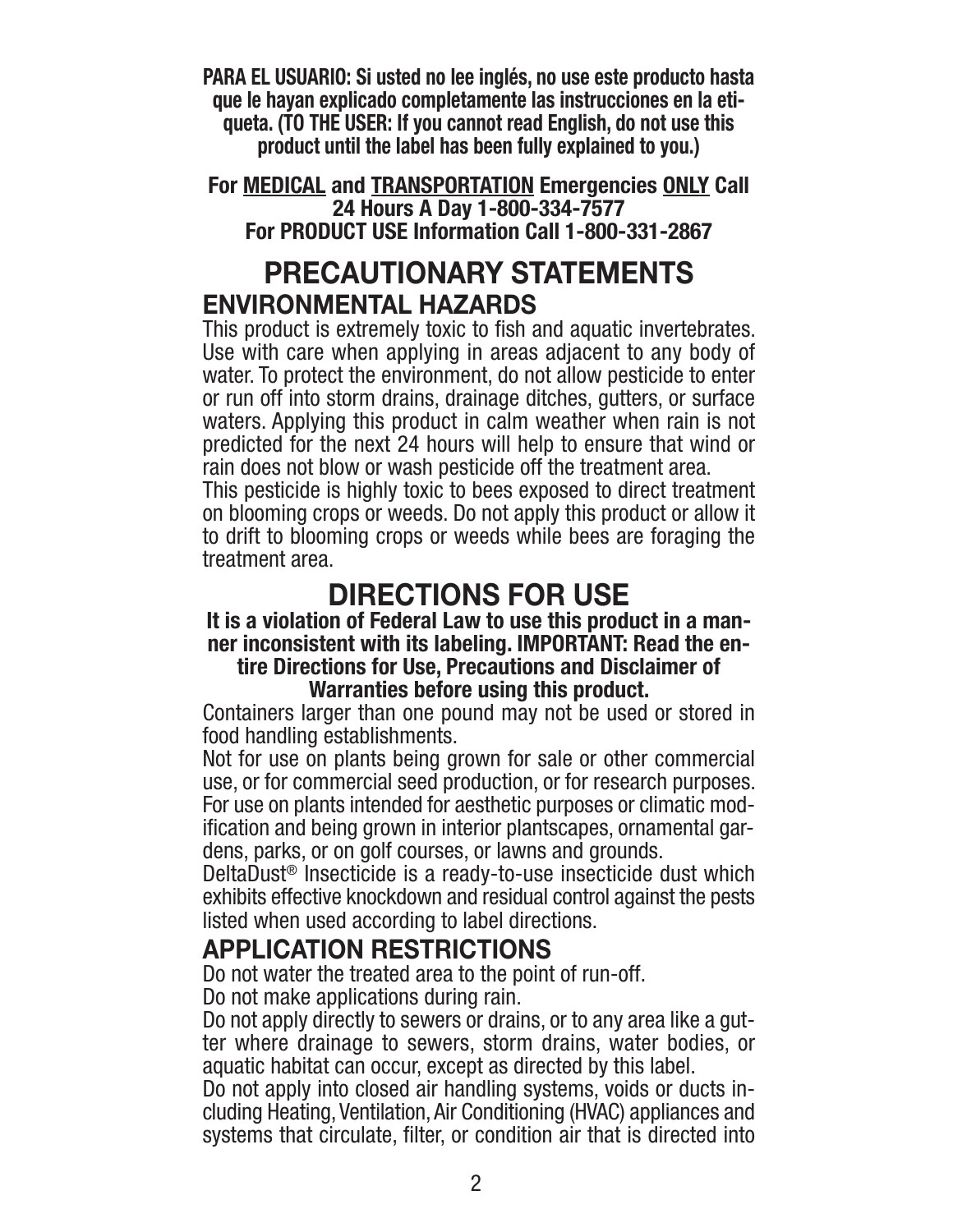#### rooms that are, or may be, occupied.

DeltaDust Insecticide can be used for residual pest control in and on buildings and structures and their immediate surroundings. Do not use in aircraft cabins. Permitted areas of use include:

aircraft animal quarters/kennels apartment buildings bakeries breweries buses canneries cafeterias dairies food/feed manufacturing, processing and service establishments greenhouses (non-commercial) grocery stores and supermarkets hospitals hotels/motels houses industrial buildings and installations **laboratories** mausoleums

meat slaughtering and packing plants mobile homes and recreational vehicles nursing homes/day care centers rail cars restaurants schools sewers and underground tunnels stores and institutions supermarkets telecommunication conduits theaters trucks and trailers utility vaults and conduits vessels warehouses zoos

DeltaDust Insecticide is intended for applications with a hand or power duster (Actisol® DPA or similar equipment), with a paint brush or by other suitable means, to hiding and runway areas and other places where insects are found. In living areas, make applications in such a manner as to avoid depositions on exposed surfaces or introducing the material into the air. In the home, all food processing surfaces and utensils should be covered during treatment or thoroughly washed before use. Exposed food should be covered or removed.

To apply insecticide directly into cracks and crevices, use a bulbous duster or other suitable equipment. Apply lightly and uniformly to infested area. Pay particular attention to cracks and crevices; service ducts; false floors and ceilings; wall voids; around electrical and telephone fittings and equipment; around water and sewer pipes; under and behind cabinets, refrigerators, and sinks; around windows and door frames; along baseboards; in attics and crawl spaces. The amount to be applied will vary with the site but should usually be in the range of 2 - 3 grams of DeltaDust Insecticide per square yard (or 0.5 lbs per 1000 square feet).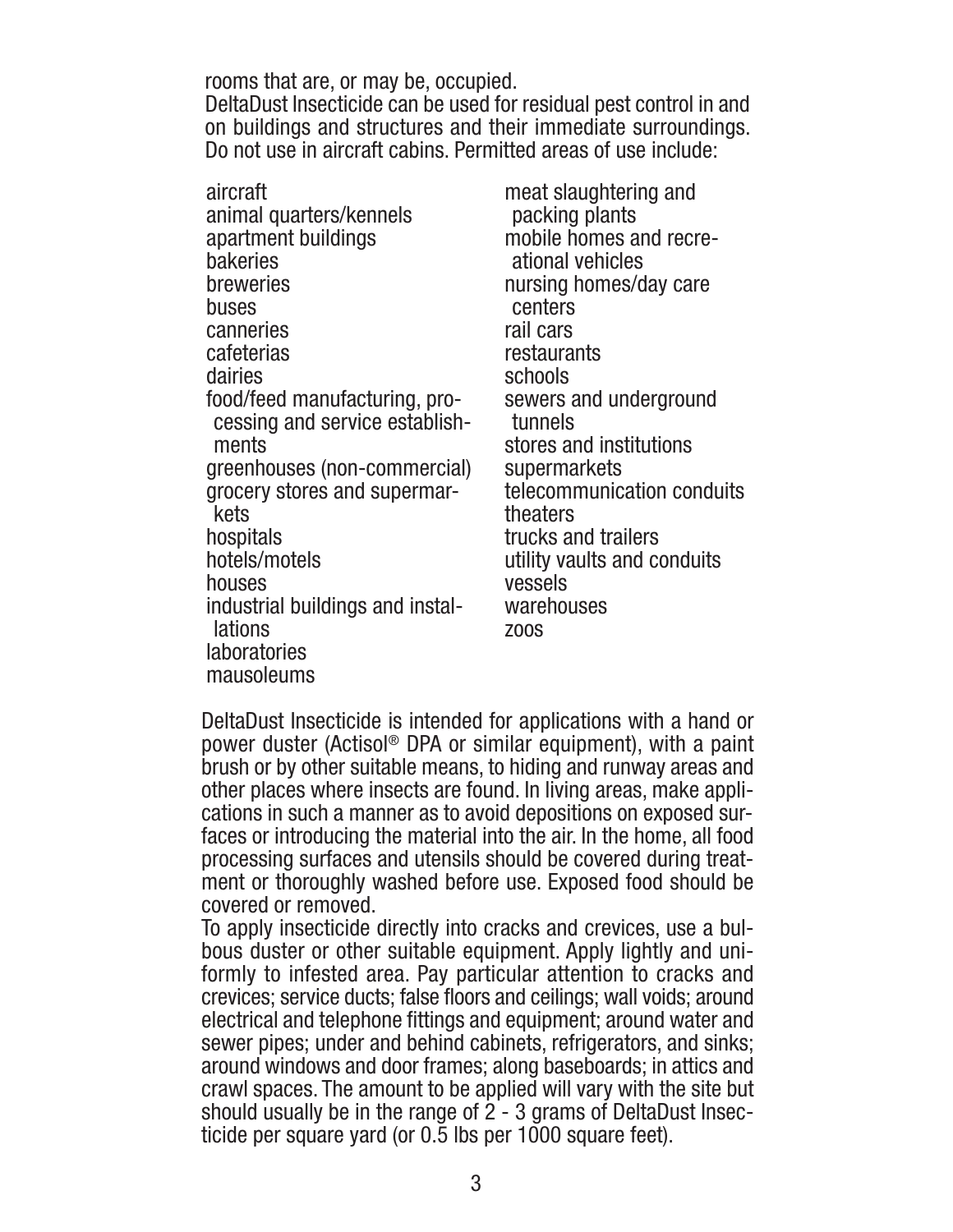### **INDOOR USE FOOD/FEED HANDLING ESTABLISHMENT AP-PLICATIONS**

DeltaDust Insecticide applications are permitted in both food/feed and non-food areas of food/feed handling establishments as a general surface, spot, or crack and crevice treatment. Food/feed handling establishments are defined as places other than private residences in which exposed food/feed is held, processed, prepared, or served. Included also are areas for receiving, storing, packing (canning, bottling, wrapping, boxing), preparing, edible waste storage, and enclosed processing systems (mills, dairies, edible oils, syrups) of food. Serving areas where food is exposed and the facility is in operation are also considered food areas.

**Non-Food/Non-Feed Areas:** Examples of non-food/non-feed areas include garbage rooms, lavatories, floor drains (to sewers), entries and vestibules, offices, locker rooms, machine rooms, boiler rooms, mop closets, and storage (after packaging, canning or bottling).

**General Surface Application:** Do not apply as a general surface application in the food/feed handling areas of the facility, when the facility is in operation or foods are exposed. Do not apply directly to food products. Cover or remove all food processing and/or han- dling equipment during application. After application in food processing plants, bakeries, cafeterias, and similar facilities, wash all equipment, benches, shelving, and other surfaces which food will contact. Clean food handling or processing equipment and thoroughly rinse with clean, fresh water.

**Spot or Crack and Crevice Application:** Spot and/or Crack and Crevice applications may be made while the facility is in operation provided exposed food is covered or removed from area being treated prior to application. Do not apply directly to food or food handling surfaces. DeltaDust Insecticide may also be applied as a void treatment using suitable equipment, as mentioned above, including Actisol DPA equipment. Be sure to thoroughly treat service ducts, false floors and ceilings, wall voids, attics, and crawl spaces. The amount of dust to be applied will vary with the site but should usually be in the range of 2 - 3 grams per square yard (or 0.5 lbs per 1000 square feet). Dust applications should be made in a manner to avoid deposits in exposed surfaces, introducing the material in the air.

**ANTS, BOXELDER BUGS, COCKROACHES (INCLUDING BOTH RE-SISTANT AND NON-RESISTANT STRAINS), CRICKETS, FLEAS, FIREBRATS, AND SILVERFISH:** Apply DeltaDust Insecticide thor- oughly to all areas where these pests crawl and hide, especially in those areas described above. For ants, apply to ant trails, around doors and windows, and other places where ants enter premises. **TERMITES, CARPENTER ANTS, AND CARPENTER BEES:** Apply to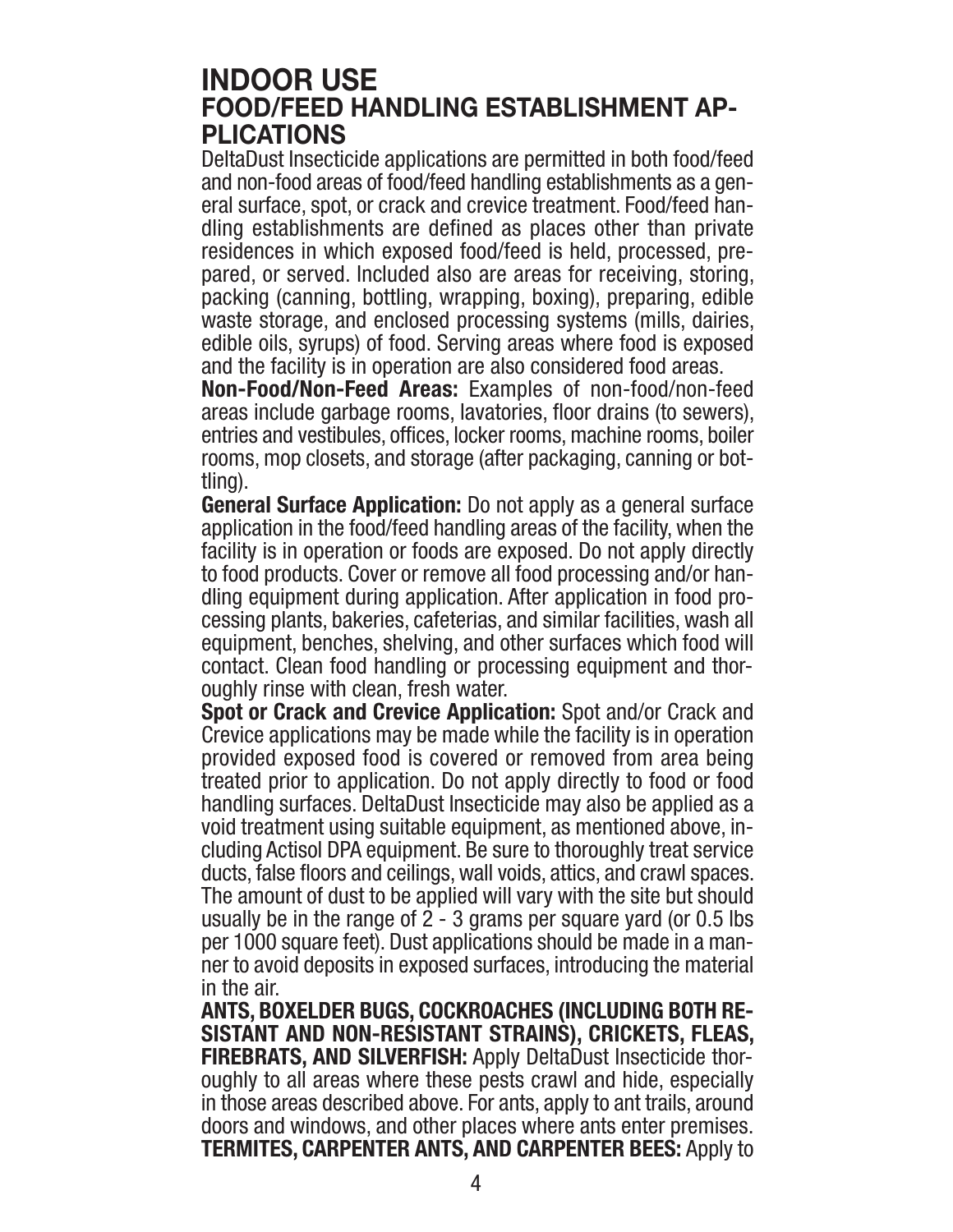voids or channels in damaged wooden members of a structure; to cracks, spaces, or bearing joints between wooden members of a structure; or between such members and the foundation; and in locations vulnerable to termite attack. Drilling may be necessary prior to applying DeltaDust Insecticide in these locations, but it must be recognized that such drilling and treating of timber in a particular location may not result in complete coverage of infested and vulnerable voids or galleries. Drilling directly overhead with subsequent application of DeltaDust Insecticide should be avoided. DeltaDust Insecticide can be applied in attics and crawl spaces to prevent entry of drywood and formosan termites at a rate of 0.5 lb per 1000 square feet of floor area. In these treatments, all vents and blowers should be closed. Retreat if necessary. For subterranean termites the purpose of such applications of DeltaDust Insecticide is to kill workers or winged forms which may be present in the treated channels at the time of treatment. Such applications are not a substitute for mechanical alteration, soil treatment, or foundation treatment, but merely a supplement. For active termite infestations get a professional termite inspection. This supplemental treatment can be particularly supportive of new construction.

**CENTIPEDES, GROUND BEETLES, MILLIPEDES, SCORPIONS, SPIDERS, AND SOWBUGS:** Apply DeltaDust Insecticide along and behind baseboards, to window and door frames, corners, pipes, storage locations, attics, crawl spaces, and other areas where these pests may enter or crawl.

**WASPS AND BEES:** It is generally advisable to treat wasp and bee nests in the evening when insects are less active and have returned to the nest. Wear protective clothing if deemed necessary to avoid stings. Using hand or power duster (Actisol® or similar equipment) or other suitable means, with extension tubes if necessary, thoroughly dust nest, entrance, and surrounding areas where insects alight. Nests in wall voids can be located by listening with your ear against the wall. Drill a hole in the area, blow dust in and reseal. For ground wasps, dust entrance and surrounding areas. For best results check nests carefully one or two days after treatment to ensure complete kill, then remove and destroy nest to prevent emergence of newly-hatched insects. If removal is not feasible, retreat the nest, if necessary. Do not use this product to treat overhead nests.

**WEBBING CLOTHES MOTHS:** Use DeltaDust Insecticide as a crack and crevice treatment in closets and other storage areas where these pests are found. This is an adjunct treatment and will not control moth larvae already on the clothes. DO NOT apply this product directly to clothing.

**CARPET BEETLES (BLACK, FURNITURE, COMMON, AND VAR-IED):** Dust where these insects are found, for example: on and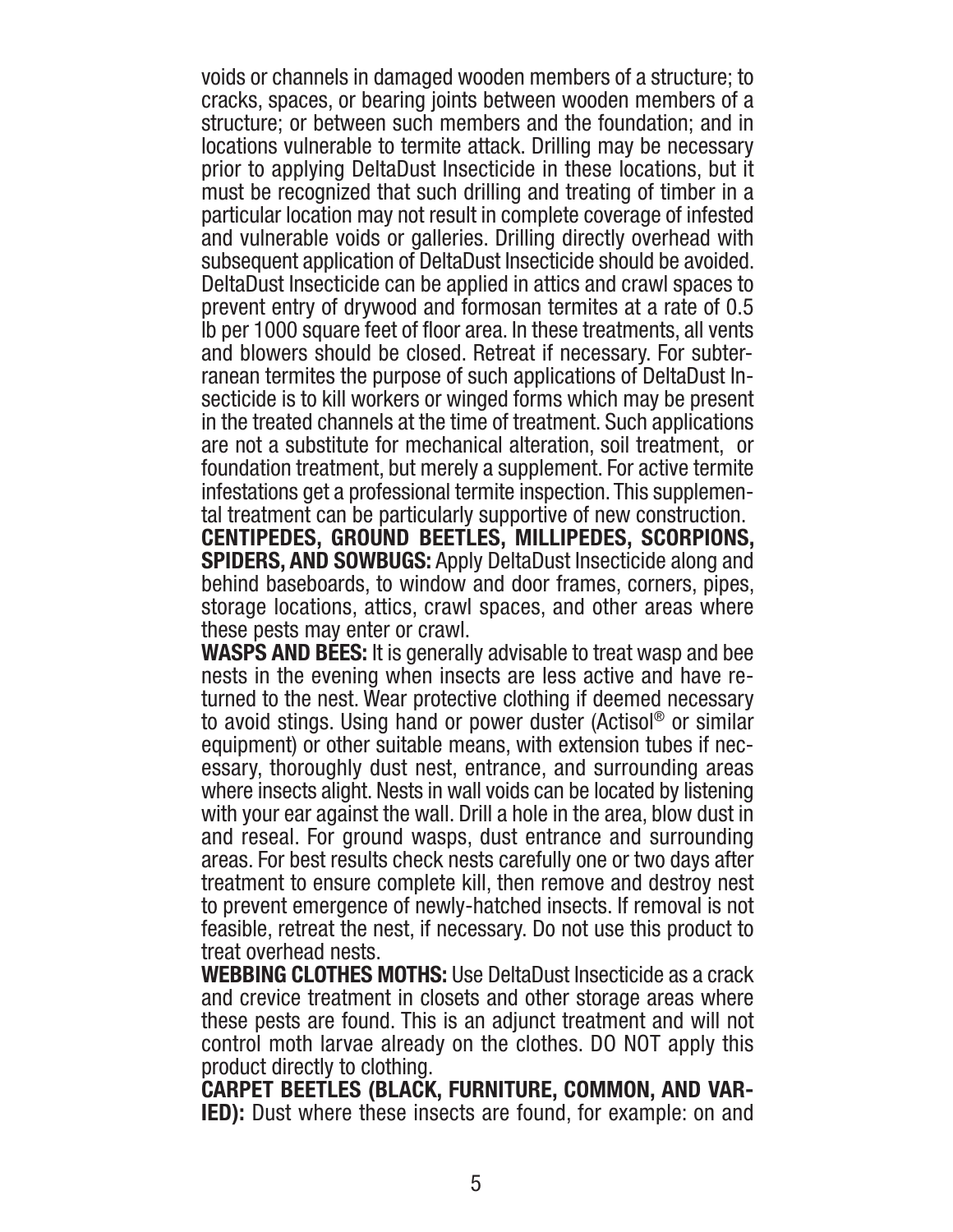under edges of floor coverings, around baseboards, under rugs and furniture, and in closets. In residential areas do not apply as a broadcast application to floors or floor coverings.

**BED BUGS:** Apply DeltaDust Insecticide thoroughly to all areas where these pests are typically found including: folds and tufts of mattresses, coils or springs, cracks, and hollow posts of bedframes, upholstery of chairs and sofas, picture frame moldings and all cracks and crevices in the room should be treated. Allow powder to remain in contact with folds and tufts of mattresses, chair and sofa upholstery for 4 - 6 hours, then thoroughly vacuum these treated areas, dispose of vacuum bag and place clean linens on bed. Also vacuum treated areas that will come into direct con-

tact with humans and pets. **STORED PRODUCT & PANTRY PESTS:** To aid in the control of the exposed stages of:

| cadelles               | merchant grain beetles    |
|------------------------|---------------------------|
| cheese mites           | red flour beetles         |
| cigarette beetles      | rice weevils              |
| confused flour beetles | rusty grain beetles       |
| dark meal worms        | saw-toothed grain beetles |
| dermestids             | spider beetles            |
| drugstore beetles      | tobacco moths             |
| grain mites            | yellow meal worms         |
| granary weevils        | warehouse moths           |
| lesser grain borers    | indian meal               |
| lesser mealworms       | mediterranean flour       |

#### **FOOD PROCESSING PESTS**

Same crawling & flying pests as listed previously and Fruit flies,

Phorid flies, and Sciarid flies.<br>Clean up waste materials, dust, dirt, and other debris. Thoroughly treat floors, walls, and other surfaces in storage and handling areas. Apply dust in cracks and crevices, behind and under cupboards, and other difficult to reach areas where insects may hide. DO NOT apply directly on food/feed, utensils or on areas where food/feed is stored.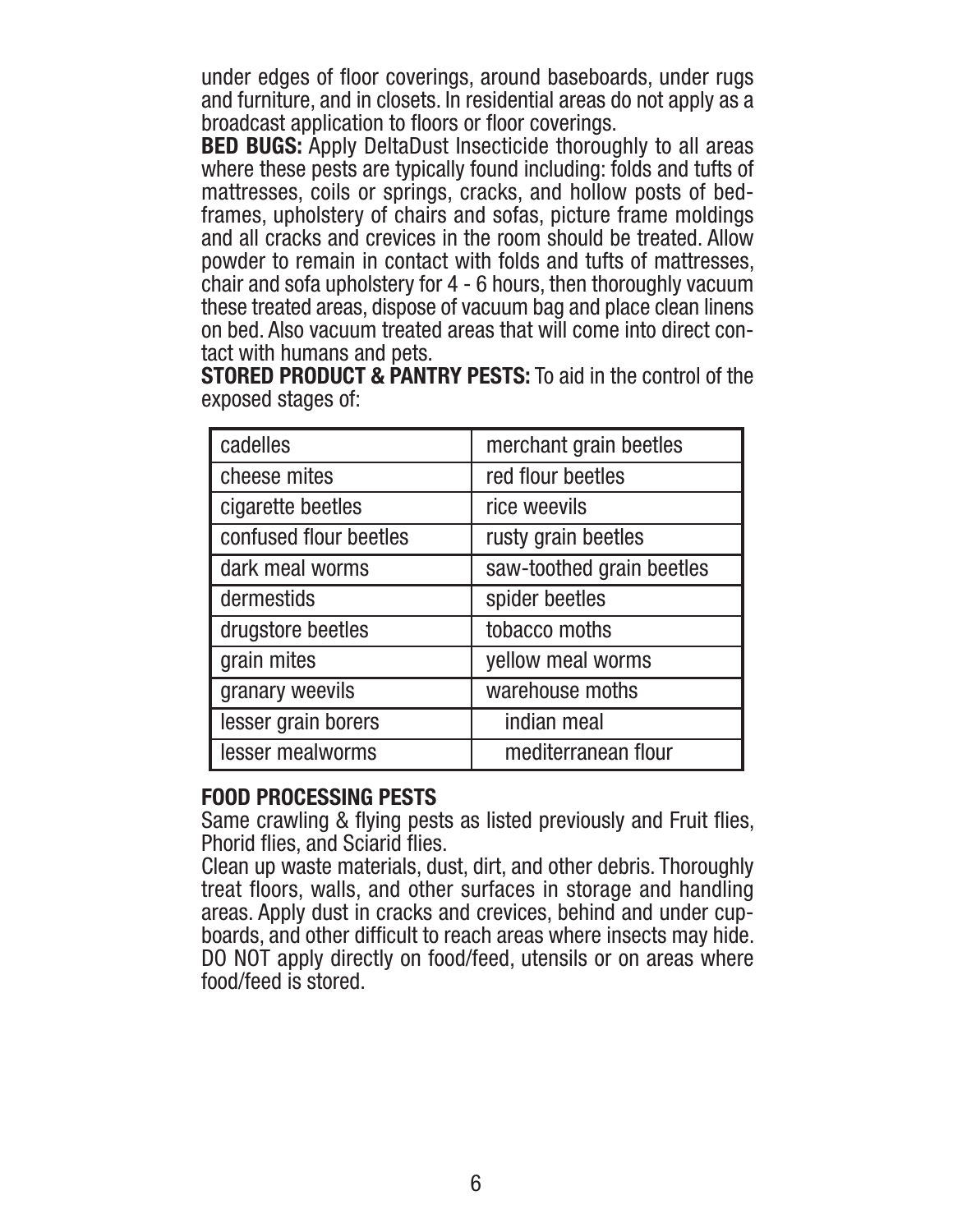### **ORNAMENTAL PLANT PESTS**

For the control of:

| aphids                                                               | leafrollers        |
|----------------------------------------------------------------------|--------------------|
| beet armyworms                                                       | orange tortrix     |
| blister beetles                                                      | periodical cicadas |
| boxelder bugs                                                        | plant bugs         |
| certain leafminers<br>(Boxwood, Holly, Oak,<br><b>Spruce Needle)</b> | rose chafers       |
|                                                                      | rose midges        |
|                                                                      | rose slugs         |
| elm leaf beetles                                                     | tent caterpillars  |
| flea beetles                                                         | thrips             |
| Japanese beetles                                                     | weevils            |
| leafhoppers                                                          |                    |

**SHRUBS AND ORNAMENTALS:** Apply when insects or their damage first appear and repeat at weekly intervals or as necessary. Apply 8 ounces per 1000 square feet; or thoroughly apply to place a thin layer of dust on both upper and lower sides of leaves, stems, and flowers.

**ROSES, PETUNIAS, CHRYSANTHEMUMS, GERANIUMS, CARNA-TIONS, AND OTHER RELATED FLOWERS:** To control many leaf and flower chewing insects, apply as soon as the insect appears and repeat at 7 day intervals or as long as insects continue to appear. Apply a thin layer of dust on both upper and lower sides of leaves, stems, and flowers.

### **OUTDOOR USE**

**PERIMETER TREATMENT:** Use DeltaDust Insecticide as a residual treatment for control of **ants, bees, centipedes, cockroaches, crickets, firebrats, fleas, ground beetles, millipedes, scorpions, silverfish, slugs, sowbugs, spiders, ticks, and wasps**. Make a residual treatment around windows and doors, porches, screens, eaves, patios, garages, under stairways, in crawl spaces, and other areas where pests hide. To help prevent the invasion of buildings and structures by these pests, apply thoroughly and uniformly to the foundation and crawl spaces where pests are active and may find entrance.

**SEWER TREATMENT:** Cockroach infestations in sanitary sewers may be treated with DeltaDust Insecticide to provide quick knockdown and short-term population suppression. When treating sewers, one manhole per 200 linear feet should be treated. Treatments are made by removing the manhole cover and replacing with a disc of plywood bored to receive the typical flexible hose from portable or truck-mounted ventilating equipment. Apply 1 - 2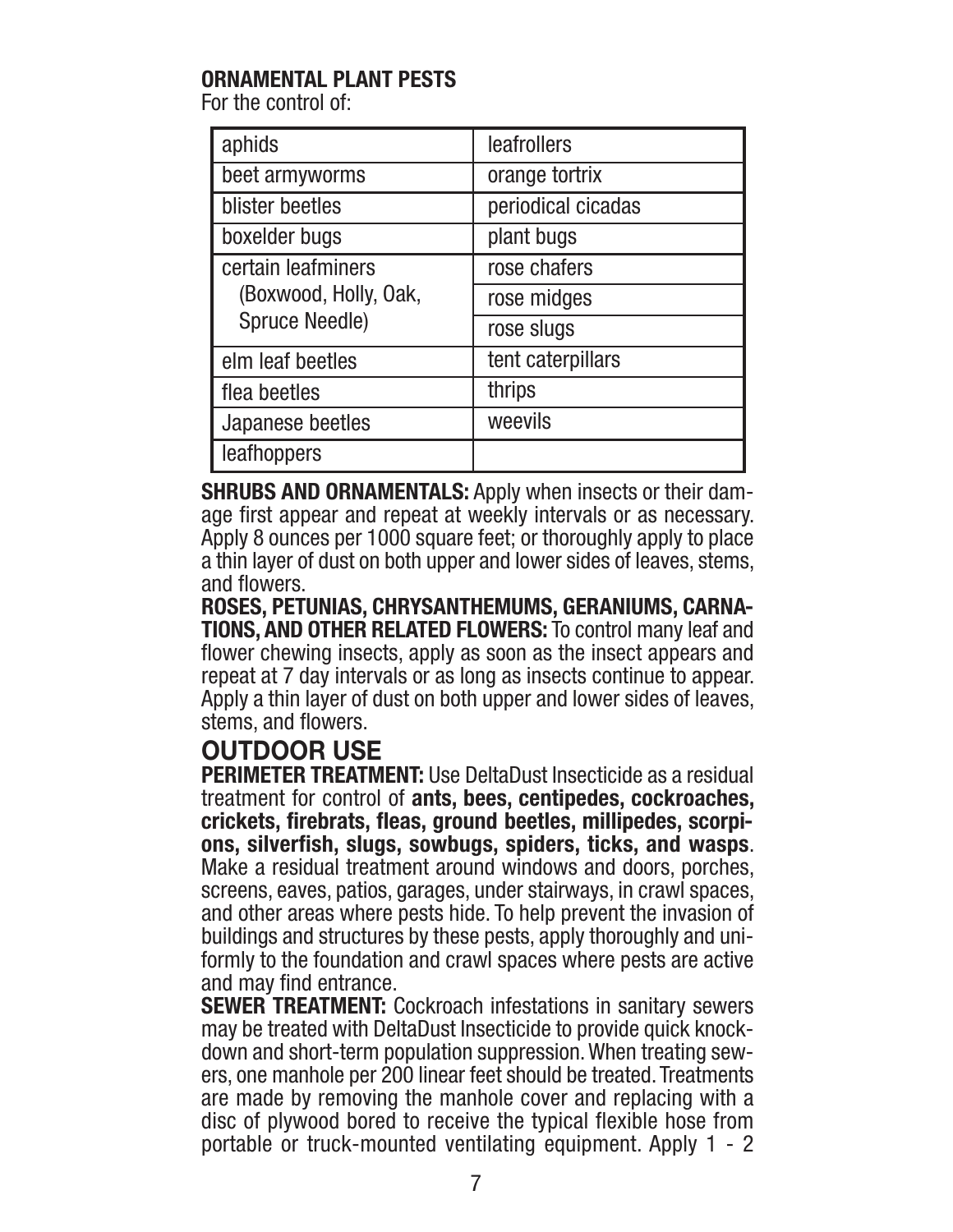ounces of dust into the ventilating air to be dispersed quickly and thoroughly through the system.

**TELECOMMUNICATION TREATMENT:** Apply DeltaDust Insecticide into telecommunication conduits, cracks and crevices, junction boxes, etc. using suitable application equipment (such as Actisol DPA Duster, or other types of application equipment capable of ap plying the proper amount). The amount of DeltaDust Insecticide to be applied will vary, but should usually be approximately 1 gram of dust per cubic foot of conduit. To calculate cubic feet, use the following equation:  $π$  x radius<sup>2</sup> of the conduit x length of the conduit. NOTE: radius = one-half the diameter. Example: 500 linear feet of a  $4"$  (12" = 1 foot; therefore, 0.33 ft) conduit = 3.14 x (0.17 ft x 0.17 ft) x 500 ft = 45.39 cubic feet. DeltaDust Insecticide can be used in areas showing signs of active termite infestations, such as un derground telecommunication cable conduits, electrical cable con duits, junction boxes, and manholes. Apply dust through suitable application equipment (such as the Actisol DPA Duster, that is ca pable of delivering particles suspended in a low pressure air system). Applications should be made from both ends of a run of open conduit in cases where breakdown in the conduit is suspected. DeltaDust Insecticide can also be applied directly to the interior of the conduits after cables have been installed. Apply at the rate of 1 gram of dust per cubic foot of conduit using equipment (i.e., Actisol DPA Duster) that is capable of delivering particles suspended in a low pressure air system.

**FIRE ANTS:** Apply dust with a shaker can. Thoroughly apply to ad-equately cover mound and around the perimeter (18" from the outer edge of the mound). A second treatment may be necessary if complete control is not obtained. DO NOT DISTURB THE MOUND PRIOR TO APPLICATION. If possible, treat all colonies in the vicinity. Also, treat colonies which have not yet constructed a mound.

**FLEAS AND TICKS IN RODENT BURROWS:** To control fleas and ticks in and around rodent burrows around homes and other buildings, apply DeltaDust Insecticide with a shaker can. For prairie dogs thoroughly treat quarantine areas and holding areas as well as burrows in open fields. Thoroughly apply dust to adequately cover mound and around the perimeter (18" from the outer edge). Be sure to treat abandoned rodent burrows which are suspected of containing fleas and ticks. Treat for a minimum of 5 days for light rodent populations, 10 days when populations are dense. Apply as needed for control.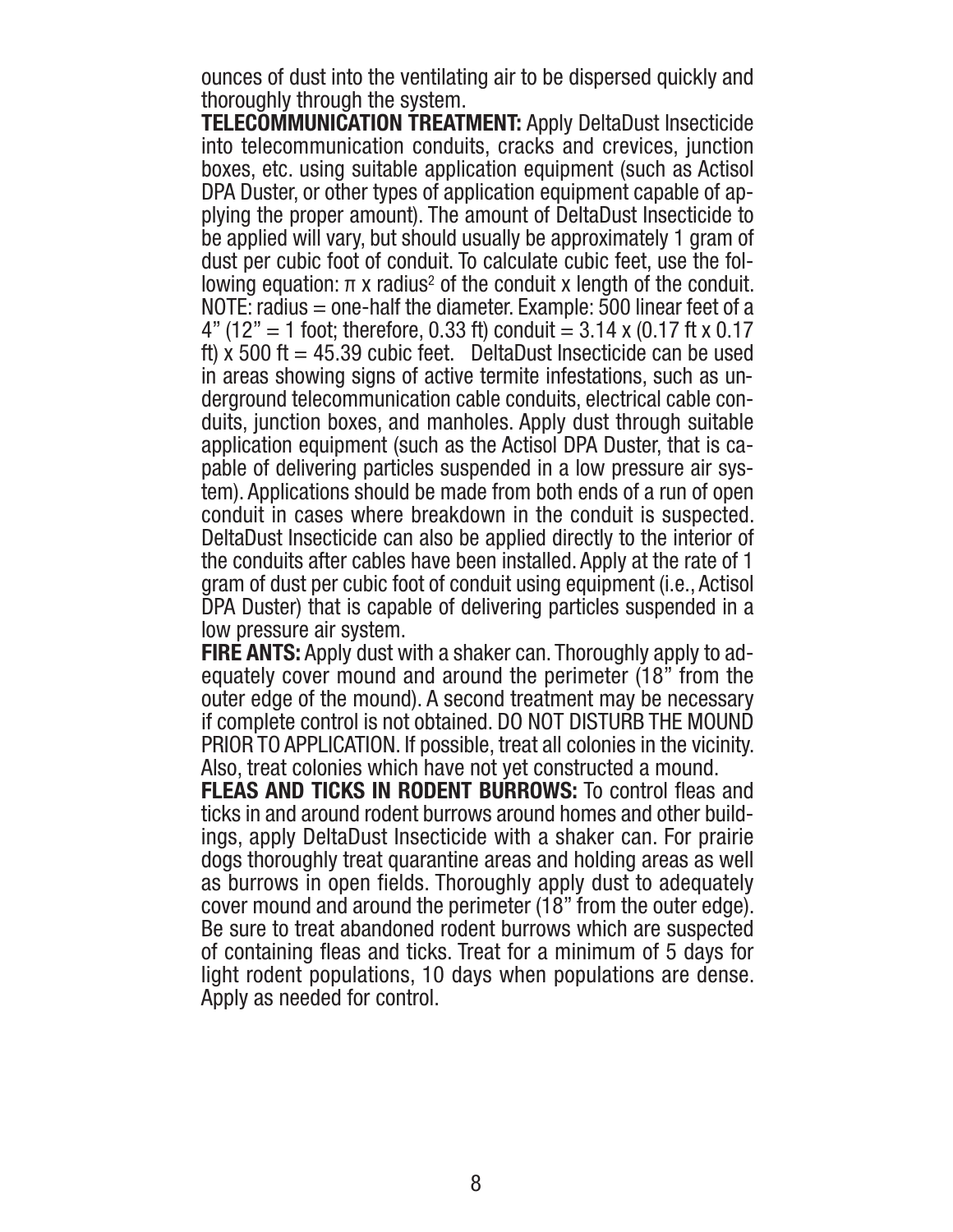# **STORAGE AND DISPOSAL**

Do not contaminate water, feed, or food by storage or disposal. **Pesticide Storage:** Store product in original container in a cool, dry, locked place out of reach of children.

**Pesticide Disposal:** Wastes resulting from the use of this product may be disposed of on site or at an approved waste disposal facility.

#### **Container Handling:**

Non-refillable container. Do not reuse or refill this container. Completely empty bottle into application equipment or through applying directly from bottle, by shaking and tapping sides and bottom to loosen clinging particles. Place in trash. If partly filled: Call your local solid waste agency for disposal instructions. Never place unused product down an indoor or outdoor drain.

## **IMPORTANT: READ BEFORE USE**

Read the entire Directions for Use, Conditions, Disclaimer of Warranties and Limitations of Liability before using this product. If terms are not acceptable, return the unopened product container at once. By using this product, user or buyer accepts the following Conditions, Disclaimer of Warranties and Limitations of Liability.

**CONDITIONS:** The directions for use of this product are believed to be adequate and must be followed carefully. However, it is impossible to eliminate all risks associated with the use of this product. Crop injury, ineffectiveness or other unintended consequences may result because of such factors as weather conditions, presence of other materials, or the manner of use or application, all of which are beyond the control of Bayer CropScience LP. All such risks shall be assumed by the user or buyer.

**DISCLAIMER OF WARRANTIES:** TO THE EXTENT CONSISTENT WITH APPLICABLE LAW, BAYER CROPSCIENCE LP MAKES NO OTHER WARRANTIES, EXPRESS OR IMPLIED, OF MERCHANTABIL-ITY OR OF FITNESS FOR A PARTICULAR PURPOSE OR OTHERWISE, THAT EXTEND BEYOND THE STATEMENTS MADE ON THIS LABEL. No agent of Bayer CropScience LP is authorized to make any warranties beyond those contained herein or to modify the warranties contained herein. TO THE EXTENT CONSISTENT WITH APPLICABLE LAW, BAYER CROPSCIENCE LP DISCLAIMS ANY LIABILITY WHAT-SOEVER FOR SPECIAL, INCIDENTAL OR CONSEQUENTIAL DAM-AGES RESULTING FROM THE USE OR HANDLING OF THIS PRODUCT.

**LIMITATIONS OF LIABILITY:** TO THE EXTENT CONSISTENT WITH APPLICABLE LAW, THE EXCLUSIVE REMEDY OF THE USER OR BUYER FOR ANY AND ALL LOSSES, INJURIES OR DAMAGES RE-SULTING FROM THE USE OR HANDLING OF THIS PRODUCT, WHETHER IN CONTRACT, WARRANTY, TORT, NEGLIGENCE, STRICT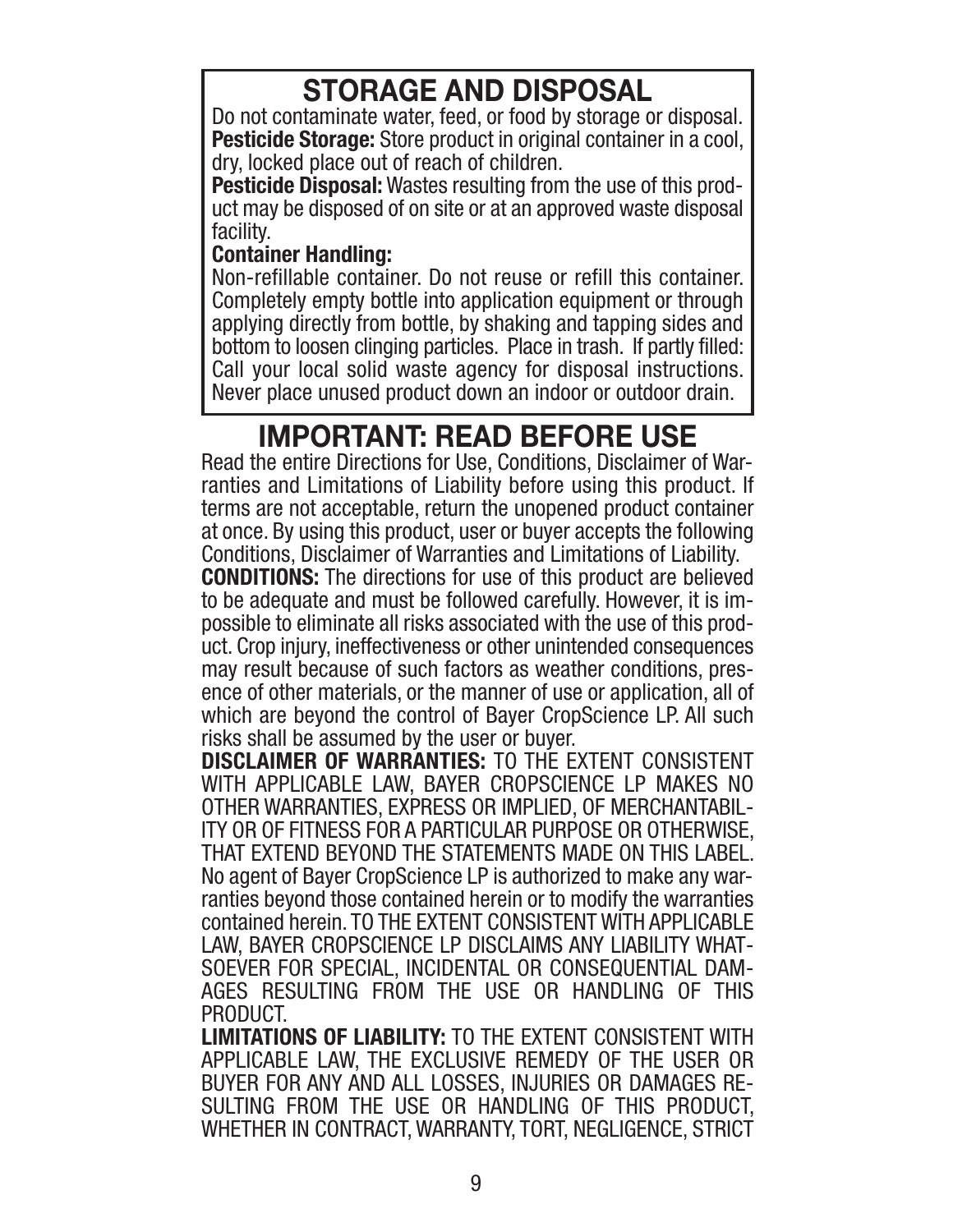LIABILITY OR OTHERWISE, SHALL NOT EXCEED THE PURCHASE PRICE PAID, OR AT BAYER CROPSCIENCE LP'S ELECTION, THE RE-PLACEMENT OF PRODUCT.

Actisol® is a registered trademark of William Evans. Bayer (reg'd), the Bayer Cross (reg'd) and DeltaDust ® are registered trademarks of Bayer.

**Produced for: Bayer Environmental Science A Division of Bayer CropScience LP 2 T. W. Alexander Drive Research Triangle Park, NC 27709** 

Bayer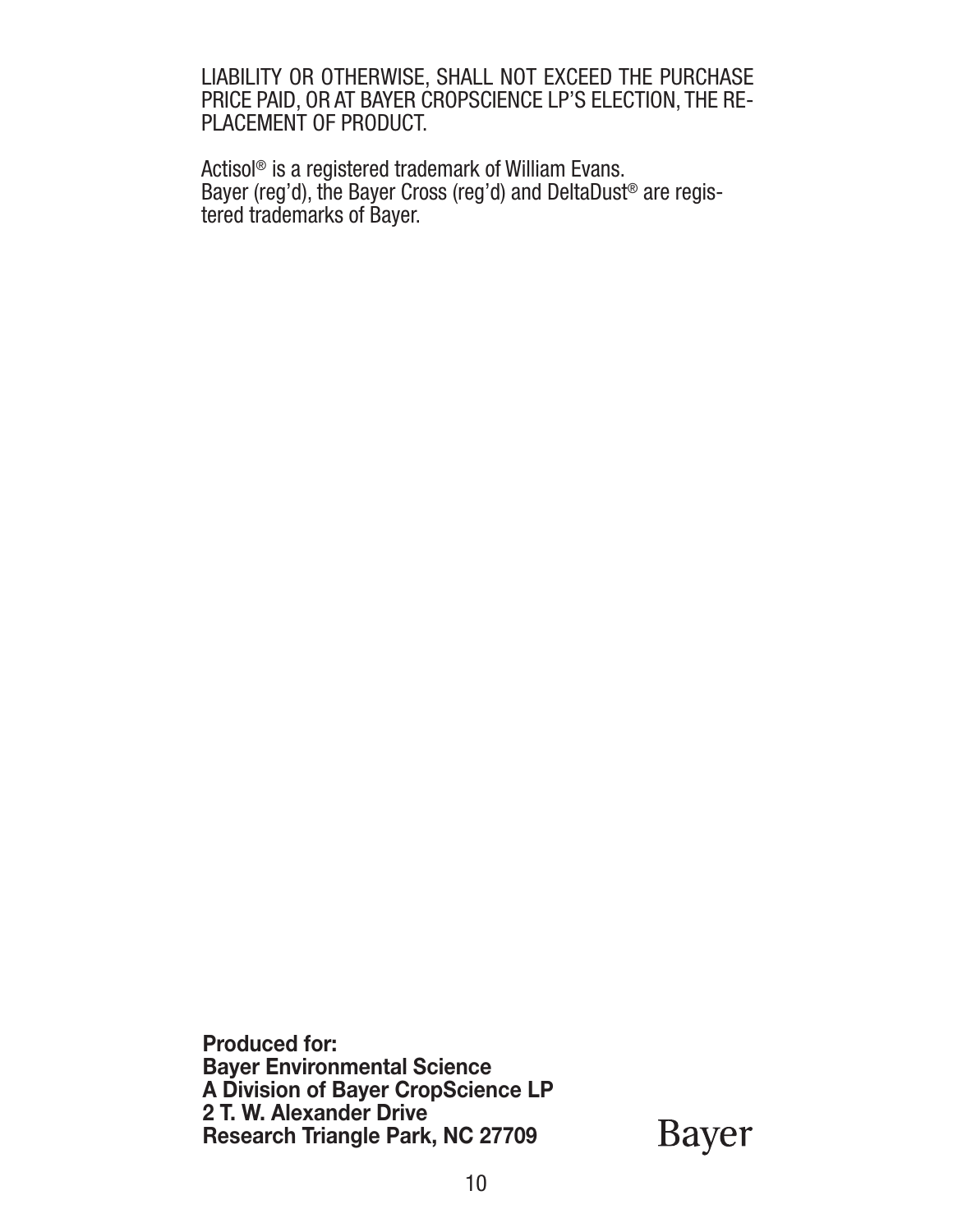